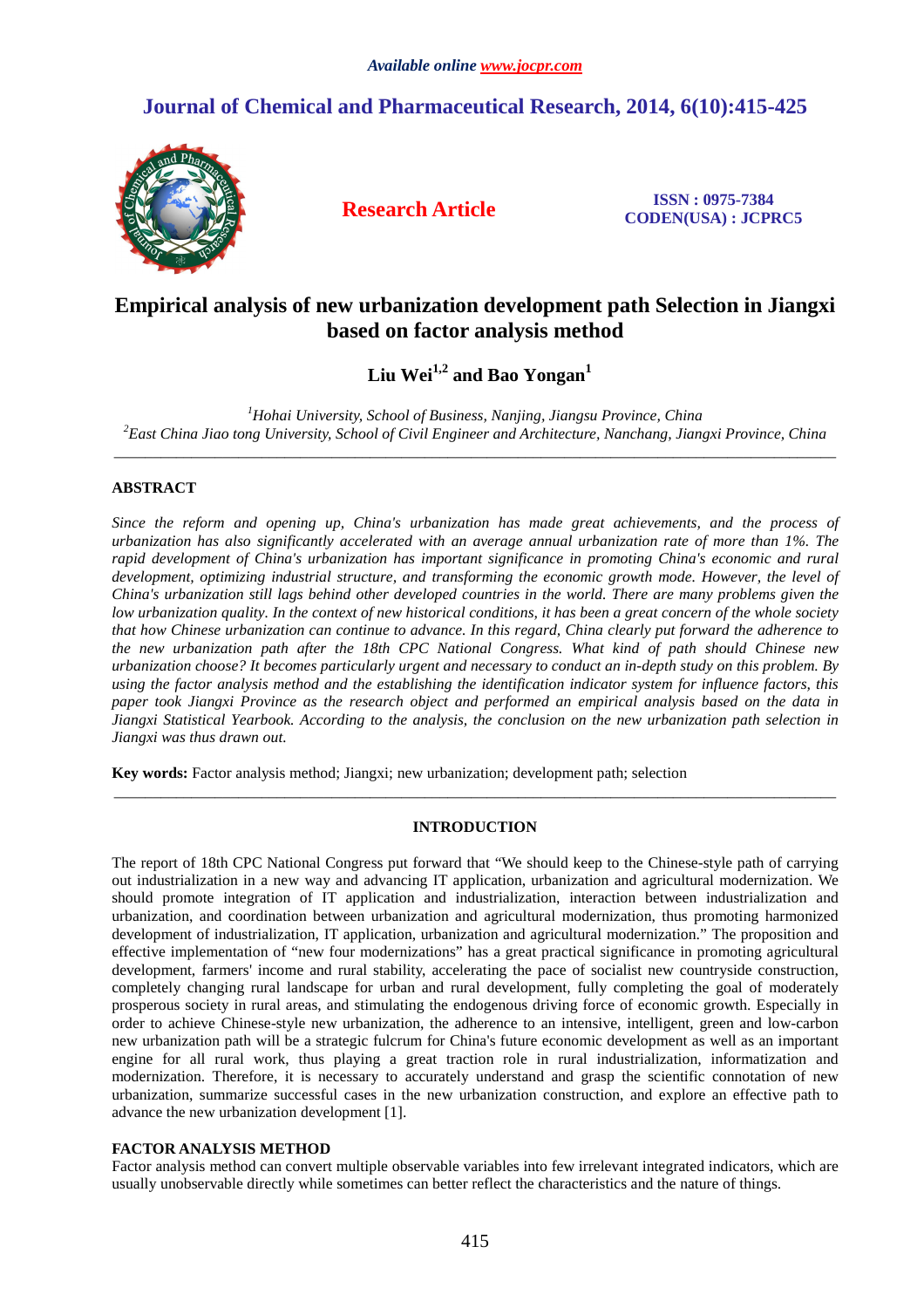2.1 Introduction to the principles of factor analysis  $^{[2]}$ 

In 1931, Scholar Thurston mentioned "factor analysis", which was originated from the statistical analysis of intelligence tests by twentieth-century scholars Karl Pearson, Charles Spearmen, etc. With the improvement of computer technology in recent years, the application of factor statistical analysis at various levels becomes more extensive, and its related theories also become richer accordingly.

*\_\_\_\_\_\_\_\_\_\_\_\_\_\_\_\_\_\_\_\_\_\_\_\_\_\_\_\_\_\_\_\_\_\_\_\_\_\_\_\_\_\_\_\_\_\_\_\_\_\_\_\_\_\_\_\_\_\_\_\_\_\_\_\_\_\_\_\_\_\_\_\_\_\_\_\_\_\_*

Factor analysis is to give a description of the correlation between large amounts of variables using few factors. The described variables are the random variables obtained from practical observations, while those factors are unobservable latent variables. Factor statistical method is one of such approaches to analyze the measured variables based on the essential attributes of such public factors.

The essential idea of factor statistical analysis is to classify the variables with high degree of association into one class, and different classes of variables are featured with low degree of association between each other. Variables in the same class can be regarded as those with close association due to the impact of a certain basic factor, and this common factor will be deemed as the latent public factor that is difficult to observe. Factor statistical analysis is a reflection of the idea of dimensionality reduction, which will aggregate variables with high degree of association to better facilitate the acquisition of easily analyzed characteristics. As a result, the number investigation and problem exploration of most variables will become less complicated.

The principle nature of factor analysis is based on the foundation of correlations. Most of the changes in the covariance matrix or in the correlation matrix are summarized as the consequence of individual public factors; the remaining variables act as characteristic factors. Consequently, each variable in every class thus serves as a characteristic representation of the basic public factor. Factor statistical analysis is to explore those basic attributes and to establish patterns. It is generally believed that much important information will not be lost if the accumulative variance contribution rate is greater than 85% [2].

2.2 Basic steps of factor analysis<sup>[2]</sup>

Set the ensemble as  $\overline{X} = (X_1, X_2, \dots, X_p)$ , and its mean vector  $E(\overline{x}) = \overline{u}$  and covariance matrix  $V = (\sigma_{ij})_{p \times p}$  exist.

#### (1) The general form of factor model

In the public factors, some information is not covered. Separate measured variables are not included in the content of public factor analysis; those variables that are left and cannot be analyzed are taken as characteristic factors of their corresponding variables.

The factor statistical analysis model is usually marked as follows:

$$
X_1 - \mu_1 = \alpha_{11}F_1 + \alpha_{12}F_2 + \mathbf{L} \quad \mathbf{L} + \alpha_{1m}F_m + \varepsilon_1
$$
\n
$$
X_2 - \mu_2 = \alpha_{21}F_1 + \alpha_{22}F_2 + \mathbf{L} \quad \mathbf{L} + \alpha_{2m}F_m + \varepsilon_2
$$
\n
$$
\dots
$$
\n
$$
X_p - \mu_p = \alpha_{p1}F_1 + \alpha_{p2}F_2 + \mathbf{L} \quad \mathbf{L} + \alpha_{pm}F_m + \varepsilon_p
$$

If *m* is smaller than *p*, then  $F_1, F_2$  ...Fm are the public factors of initial variables, and  $\varepsilon$  is the characteristic factor of variable  $X_1$ . If the factor model is in orthogonal form, then the non-association between public factors should be explored, and the characteristic factors and public factors are also not related with each other.

Demarcate 
$$
A = \begin{cases} \alpha_{11} & \alpha_{12} & L & \alpha_{1m} \\ \alpha_{21} & \alpha_{22} & L & \alpha_{2m} \\ M & M & M & M \\ \alpha_{p1} & \alpha_{p2} & L & \alpha_{pm} \end{cases}, \quad \begin{matrix} F = (F_1, F_2, L, F_m) \\ F = (E_1, E_2, L, F_m) \\ \vdots \\ F = (E_1, E_2, L, E_p) \end{matrix}
$$
, then the matrix form of factor model will be:  

$$
\begin{bmatrix} F & F \\ X - \mu = AF + \varepsilon \end{bmatrix}.
$$

Matrix A will be a component matrix, and the constant  $\alpha_{ij}$  will be the loading of variable  $X_i$  in factor  $F_j$ . If the ensemble is in the standard form of  $\alpha_{ij} = \rho(X_i, F_j)$ , then the loading  $\alpha_{ij}$  of variable  $X_i$  in factor  $F_j$  will be marked as the correlation coefficient of  $X_i$  and  $F_j$ .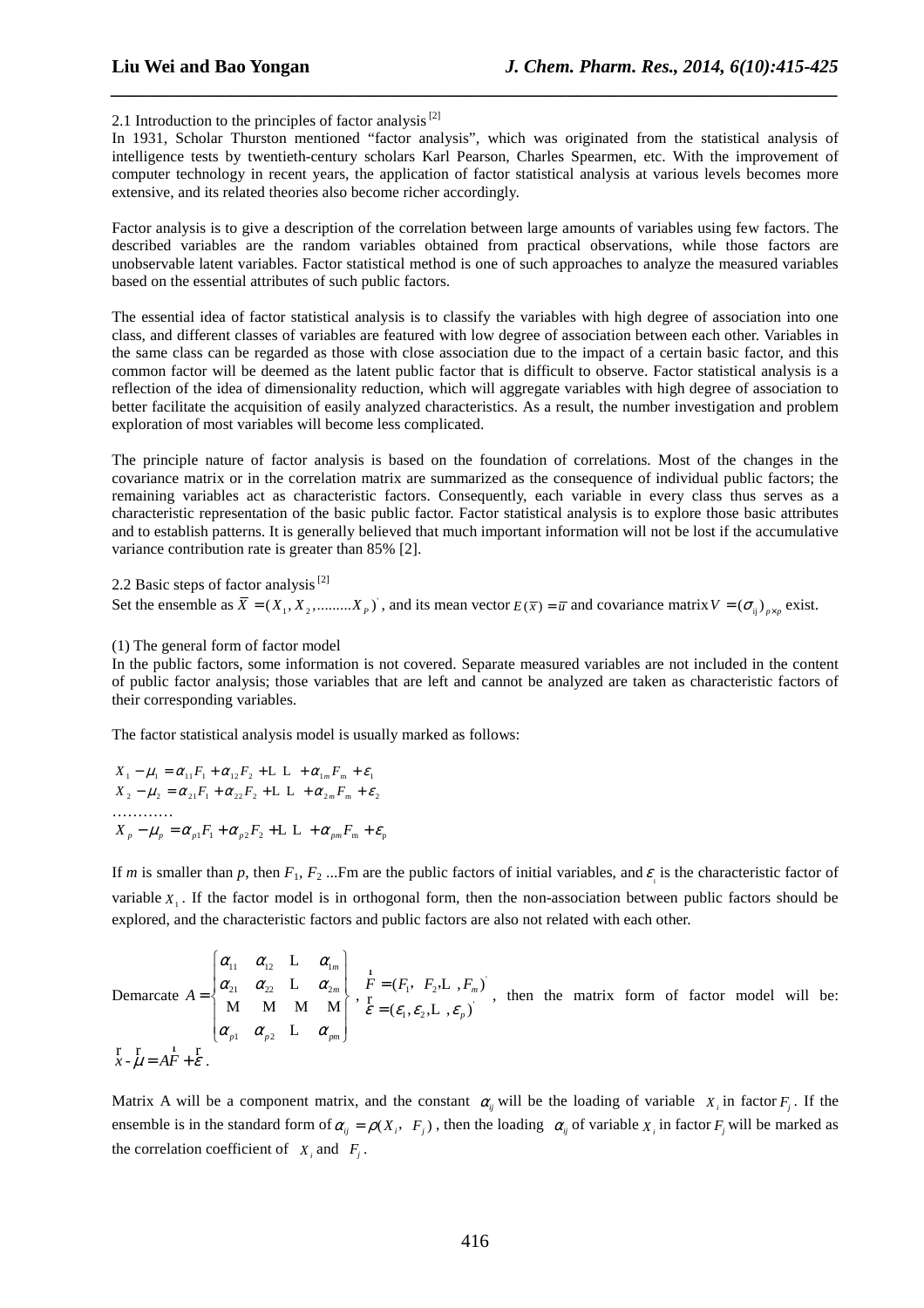# (2) Estimation of loading matrix

Principal component analysis is a method to estimate factor loading matrix. Since the difference between its estimation result and the principal component of initial variable is a constant multiple, it is thus named as principal component analysis. It is the default method used by SPSS. In addition, the commonly used methods also include maximum likelihood method, factor analysis method, weighted least square method, impact factor analysis method, minimum residual method, etc.

*\_\_\_\_\_\_\_\_\_\_\_\_\_\_\_\_\_\_\_\_\_\_\_\_\_\_\_\_\_\_\_\_\_\_\_\_\_\_\_\_\_\_\_\_\_\_\_\_\_\_\_\_\_\_\_\_\_\_\_\_\_\_\_\_\_\_\_\_\_\_\_\_\_\_\_\_\_\_*

# (3) Factor cross-rotation

As the established factor model is now an initial model, the reflection of those resulting factors for problem's essential attributes is uncertain and the analysis on represented entity meaning is relatively complicated, factor cross-rotation is an improvement in processing method.

Factor cross-rotation is a non-unique attribute dependent on the factor model. Set *T* as an orthogonal matrix; since  $TT' = I$ , the factor model  $\vec{x} - \vec{\mu} = AF + \vec{\varepsilon}$  $r \rightarrow r$   $r \rightarrow r$ is equivalent to  $\bar{x} - \mu = (AT)(T'\bar{F}) + \varepsilon$  $\frac{r}{r}$  r  $\frac{1}{(4\pi)(\pi/r)}$  r , wherein the loading matrix of *x* -  $\mu$  =  $(AT)(T^{\prime}F) + \varepsilon$ is  $B = AT$ , with a formula factor of  $G = T^F$ . If the model  $x - \mu = AF + \varepsilon$ r r  $\frac{1}{R}$  r is not suitable for analysis, then operate the orthogonal switching *T* and convert the model into  $\overline{x} - \overline{\mu} = (AT')(TF) + \overline{\varepsilon} = BG + \overline{\varepsilon}$ ; the appropriate factor analysis can be found in the newly established model. In factor cross-rotation, the most commonly applied approach is the varix orthogonal rotation.

# (4) Estimation of factor score function

In the established factor model, the origin variables in the ensemble are made into linear integrations  $X_{i} = \alpha_{i1} F_1 + \alpha_{i2} F_2 + ... + \alpha_{im} F_m + \varepsilon_i$ ,  $i = 1, 2, ...$  with public factors and characteristic factors; of course, separate public factors can also be made into a linear integration with origin variables  $F_j = b_{j1} X_1 + b_{j2} X_2 + ... + b_{j p} X_p$ ,  $j = 1, 2, ..., m$ , which is called as factor score function.  $X_{i} = \alpha_{i1} F_1 + \alpha_{i2} F_2 + \ldots + \alpha_{im} F_m + \varepsilon_i, i = 1, 2, \ldots p$ ;  $F_i = b_{i1} X_1 + b_{i2} X_2 + \ldots + b_{in} X_n$ ,  $j = 1, 2, \ldots, m$ , This function can be used to calculate and record the public factor scores and to handle the problem of unmeasurable public factors. It needs to perform estimate  $\vec{b}_j = (\hat{b}_{j1}, \hat{b}_{j2}, ..., \hat{b}_{jp})$ r

to obtain the function value of factor scores, where the method proposed by Thompson is one of the options for estimation.

#### (5) Result analysis and applications

After obtaining the public factors reflected by original estimated data characteristics, appropriate factor cross-rotation should be done to perform the analysis and provide practical meaning. The adequacy of factor analysis is closely related with data representation properties, professional recognition of inquirers, and factor analysis skills.

Factor scores are also a critical output item and their role is to locate the projection values or coordinate values of explored objects in public factors. Factor scores are also a critical output item and their role is to gain the projection values or coordinate values of explored objects in public factors, build a coordinate system based on public factors, and then mark the scores of object factors on the corresponding positions in the coordinate system, thus obtaining the structural information of the related original attributes. In addition, factors scores can also be used to perform a dimensionality reduction or simple operation to origin data, thus realizing a better implementation of cluster analysis, discriminant analysis or other methods in statistical analysis.

# **CONSTRUCTION OF INDICATOR SYSTEM FOR INFLUENCE FACTORS**

Based on the exploration for theoretical and practical basis and by following basic principles of scientificity, comprehensiveness and comprehensiveness, the main influence factors for new urbanization path selection present a feature that new factors and traditional factors coexist from the perspective of "two-oriented society": on the one hand, the impact of information, knowledge, technology, ecology, culture and other factors on new urbanization development path selection become more important; on the other hand, economic development, industrial development, infrastructure construction and institutional environment, to some extent, still play a decisive role or hold a foundational status, throughout of which is the treatment of three pairs of contradictions: fairness and efficiency, government and market, as well as urban area and rural area. In this regard, indicator system for influence factors of new urbanization development path selection from the perspective of "two-oriented society" is designed (See Table 1) [3], which also lays the foundation for subsequent model establishment and empirical analysis. Various types of influence factors and the meaning of specific indicators have been shown in Table1.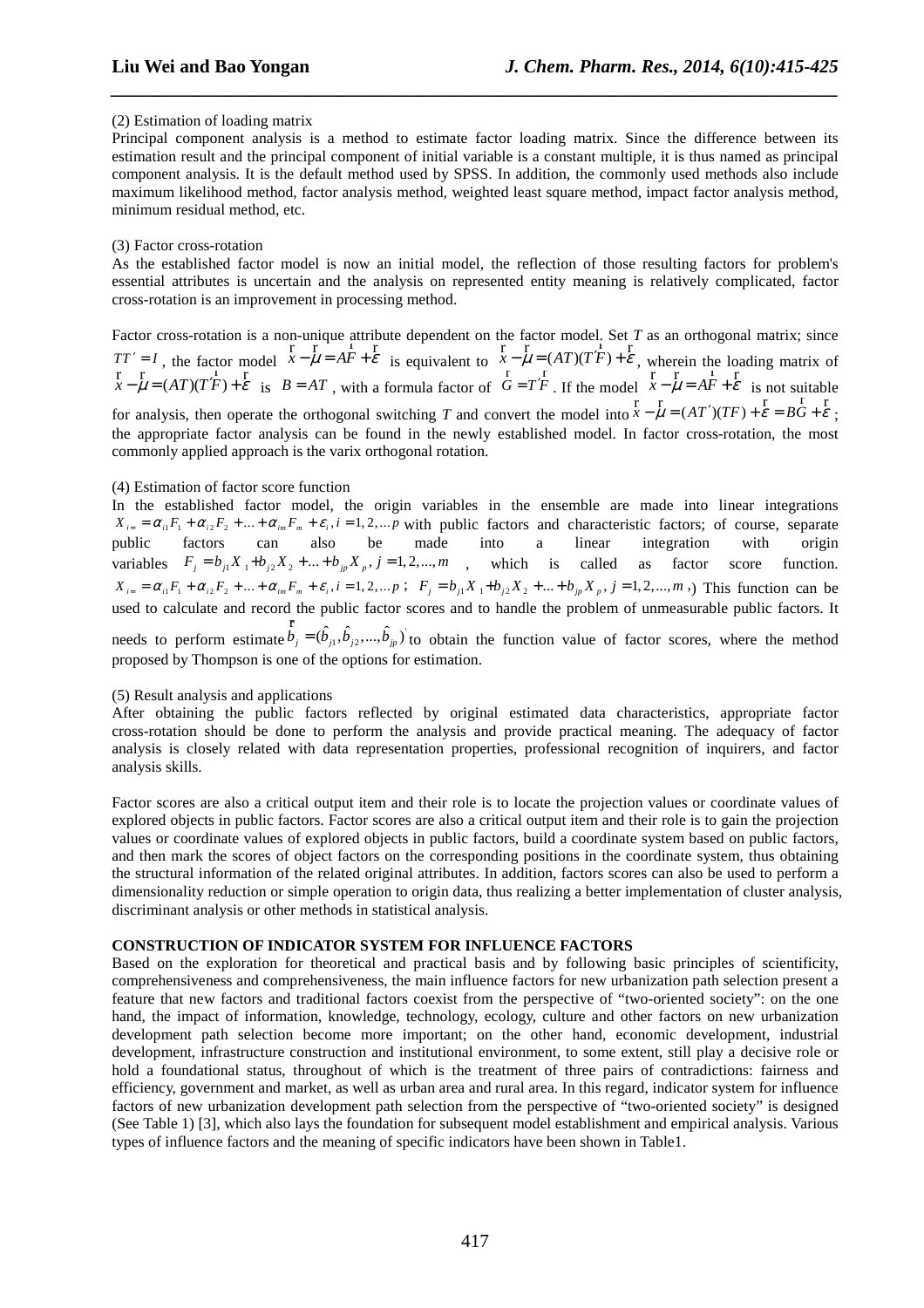| System                                           | <b>Indicator Description</b>                                                                                                                                                                                                                                                                   | <b>Indicator Meaning</b>                                                                                                                                                                                                                                                                                           |
|--------------------------------------------------|------------------------------------------------------------------------------------------------------------------------------------------------------------------------------------------------------------------------------------------------------------------------------------------------|--------------------------------------------------------------------------------------------------------------------------------------------------------------------------------------------------------------------------------------------------------------------------------------------------------------------|
| Economic<br>development                          | Per capita GDP $X_1$ (RMB)                                                                                                                                                                                                                                                                     | Indicate the support of national economic development to new<br>urbanization path selection                                                                                                                                                                                                                        |
| Industrial<br>development                        | The proportion of tertiary industry output value in<br>the total value of out-put $X_2$ (%).<br>The proportion of employees number of the<br>secondary industry in total employment $X_3$ (%).<br>The proportion of employees number of the tertiary<br>industry in total employment $X_4$ (%) | Indicate the impact of tertiary industry employment structure on<br>new urbanization path selection<br>Indicate the impact of secondary industry employment structure<br>on new urbanization path selection<br>Indicate the impact of tertiary industry employment structure on<br>new urbanization path selection |
| Population transfer                              | The income gap between urban and rural residents<br>$X_5$ (RMB)<br>The registered urban unemployment rate $X_6$ (%)                                                                                                                                                                            | Characterize the direct motivation and pressure of rural surplus<br>labor transfer<br>Characterize the impact of urban employment status on new<br>urbanization path selection                                                                                                                                     |
| Scientific<br>and<br>technological<br>innovation | College student number per ten thousand people $X_7$<br>(People)<br>The proportion of expenses for education, science,<br>culture and health undertakings in local financial<br>expenditures $X_8$                                                                                             | Reflect the human capital stock and the potential to improve<br>urban competitiveness<br>Comprehensively reflect the support of education, scientific and<br>technological, culture, health and other social undertakings to<br>new urbanization path selection                                                    |
| Infrastructure                                   | Investment per capita in social fixed assets $X_9$<br>(RMB)<br>Highway mileage $X_{10}$ (KM)                                                                                                                                                                                                   | Characterize the impact of infrastructure investment on new<br>urbanization path selection<br>Reflect the development situation of road infrastructure and the<br>convenience status of rural-urban linkages                                                                                                       |
| Institutional<br>environment                     | Ratio of commercialization rates of urban and rural<br>agricultural products $X_{II}$<br>The deviation degree of non-agricultural industrial<br>structure from non-agricultural<br>employment<br>structure $X_{12}$                                                                            | Reflect the impact of market mechanisms on new urbanization<br>path selection<br>Characterize the impact of household registration system and<br>employment policies on new urbanization path selection                                                                                                            |

#### **Table1. Indicator System for Influence Factors of New Urbanization Development Path Selection from the Perspective of Two-oriented Society**

*\_\_\_\_\_\_\_\_\_\_\_\_\_\_\_\_\_\_\_\_\_\_\_\_\_\_\_\_\_\_\_\_\_\_\_\_\_\_\_\_\_\_\_\_\_\_\_\_\_\_\_\_\_\_\_\_\_\_\_\_\_\_\_\_\_\_\_\_\_\_\_\_\_\_\_\_\_\_*

# (1) Economic development

Economic development is the fundamental motivation and material basis for new urbanization path selection and without a certain level of economic development, urbanization would be water without a source and a tree without roots. Based on this, from the perspective of economic development, factors of new urbanization path selection that need to be considered are: per capita GDP (RMB). The higher the level of economic development, the higher the urbanization rate. Specifically, the proportion of the urban social output value in the rural social output value and the proportion of national income in rural national income are also important variables affecting new urbanization development. They reflect the initial conditions and the size of urban economy respectively. However, given the lack of statistical information on urban economy, it cannot be included in the economic model.

# (2) Industrial development

Industrial development is an important carrier for new urbanization path selection, which plays an important role in guiding population transfer and promoting economic development. In the selection process of the new urbanization path, the connotation of industrial development has been changed from one particular type of industry playing as the leading role in the past to industrial cluster, industrial upgrading and transformation and industrial convergence of urban and rural industry. Therefore, this article intends to select the following variables as the main influence factors of industrial development on the new urbanization path selection:

① The proportion of tertiary industry output value in the total value of output (%). With the continual further adjustment of industrial structure, the tertiary industry will eventually become the dominant force for new urbanization path selection. The proportion of tertiary industry output value is an important indicator of measuring the degree of optimization of industrial structure and the larger the value, the more reasonable the industrial structure.

② The proportion of employees number of the secondary industry in total employment (%).

③ The proportion of employees number of the tertiary industry in total employment (%).

#### (3) Population transfer

Population transfer is a basic carrier for new urbanization path selection. The speed and scale of population transfer are mainly influenced by urban and rural real income differences, expected income differences between urban and rural areas, urban employment rate, social security etc. If the urban areas have higher incomes, employment rate and social security level, they will then have a higher urbanization level. Therefore, this article intends to select the following variables as the main influence factors of population transfer on the new urbanization path selection: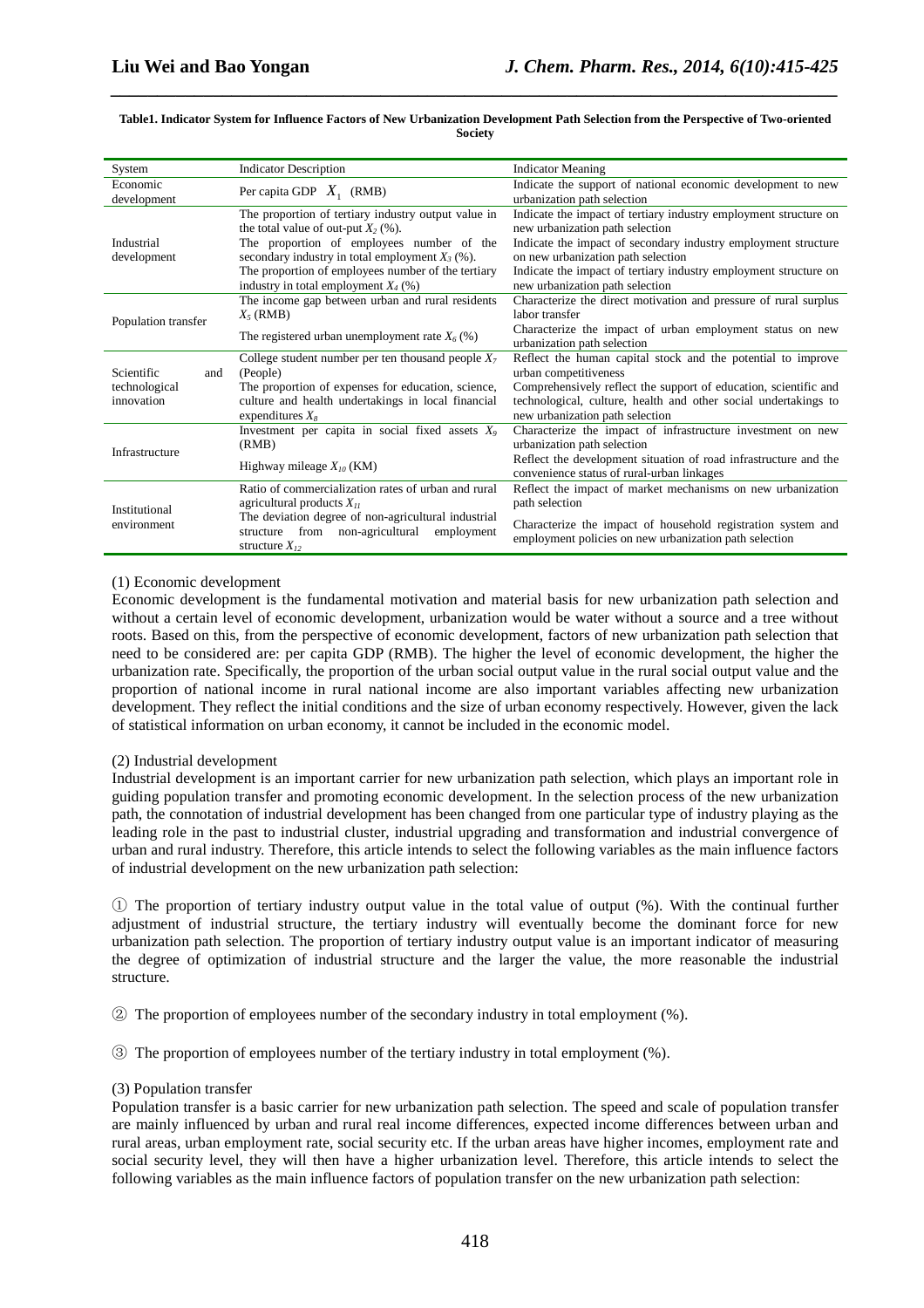① The income gap between urban and rural residents (RMB). It reflects the motivation or pressure for the migration of surplus rural labors to urban areas. Higher disposable income of urban residents and relatively smaller rate of farmers' income growth promote together the transfer of rural surplus labors to the modern town.

*\_\_\_\_\_\_\_\_\_\_\_\_\_\_\_\_\_\_\_\_\_\_\_\_\_\_\_\_\_\_\_\_\_\_\_\_\_\_\_\_\_\_\_\_\_\_\_\_\_\_\_\_\_\_\_\_\_\_\_\_\_\_\_\_\_\_\_\_\_\_\_\_\_\_\_\_\_\_*

② Registered urban unemployment rate. The transfer of surplus rural labors to urban areas also depends on whether cities and towns can provide stable non-farm employment opportunities and a higher level of wage income. The lower registered urban unemployment rate means higher employment rate of surplus rural labors in urban areas, thus increasing urbanization rate. In addition, Social security coverage rate is an important factor affecting the new urbanization path selection and it is very valuable in theory. However, it has to be ignored due to the very lack of relevant data in statistics practice.

# (4) Scientific and technological innovation.

Scientific and technological innovation is an important driving force for new urbanization path selection and such innovation is based on education. So, the higher of the education and training level received by labors and the greater of the contribution of technological progress, the stronger market competitiveness and the higher the level of economic development and urbanization. Therefore, this article intends to select the following variables as the main influence factors of scientific and technological innovation on the new urbanization path selection:

①This factor refers to college student number per ten thousand people. Such factor reflects regional manpower capital stock and increase potential of urban competitiveness.

②This factor refers to proportion (%) of expenses for education, science, culture and health undertakings in local financial expenditures. Such factor reflects situations about governmental supporting to education, science, culture and health undertakings, wherein education, science, culture and health undertakings will be more developed and new urbanization path selection is promoted to a greater extent when governments make more investments in them.

# (5) Infrastructures

Infrastructures form a necessary premise of the new urbanization path selection. Whether the infrastructures are perfect decides whether layouts and functions of cities and towns are reasonable and whether the comprehensive bearing ability is sufficient, influencing whether urban and rural resource elements can realize bidirectional flow smoothly. Hence, the paper intends to select the following variables as main factors for influences of infrastructures on the new urbanization path selection:

①This factor refers to investment per capita in social fixed assets (yuan). As one of three drives in economic development, investment can obviously promote construction of infrastructures in cities and towns.

②This factor refers to highway mileage (km). This variable reflects development conditions of road facilities and traffic convenience degree of urban and rural relations.

#### (6) Institutional environment

The institutional environment of establishing free flowing of urban and rural elements is a power source of the new urbanization path selection. With acceleration in innovation of systems such as household registration, land transfer, social security and rural finance, the institutional environment of the new urbanization path selection is better when reform contents tend to be thorough. However, relevant data of the institutional environment can hardly be found, so the paper intends to select the following variables as main factors for influences of the institutional environment on the new urbanization path selection:

① This factor refers to ratio of commercialization rates of urban and rural agricultural products. The commercialization rate of agricultural products can reflect circulation situations and marketization degree of agricultural products to a certain extent. The bigger rate indicates that circulation of agricultural products is smoother, so reduction of an urban-rural gap is promoted and urbanization development is boosted; the bigger ratio of commercialization rates of urban and rural agricultural products indicates that differences are bigger in circulation conditions of urban and rural agricultural products, hindering reduction of the urban-rural gap and urbanization boosting.

②This factor refers to deviation degree of a non-agricultural industrial structure from a non-agricultural industrial employment structure. The household registration system and employment policies limit or promote reasonable flowing of urban and rural labor force, promote the deviation degree of a non-agricultural industrial structure from a non-agricultural industrial employment structure to change, and thus result in variations in the urbanization level.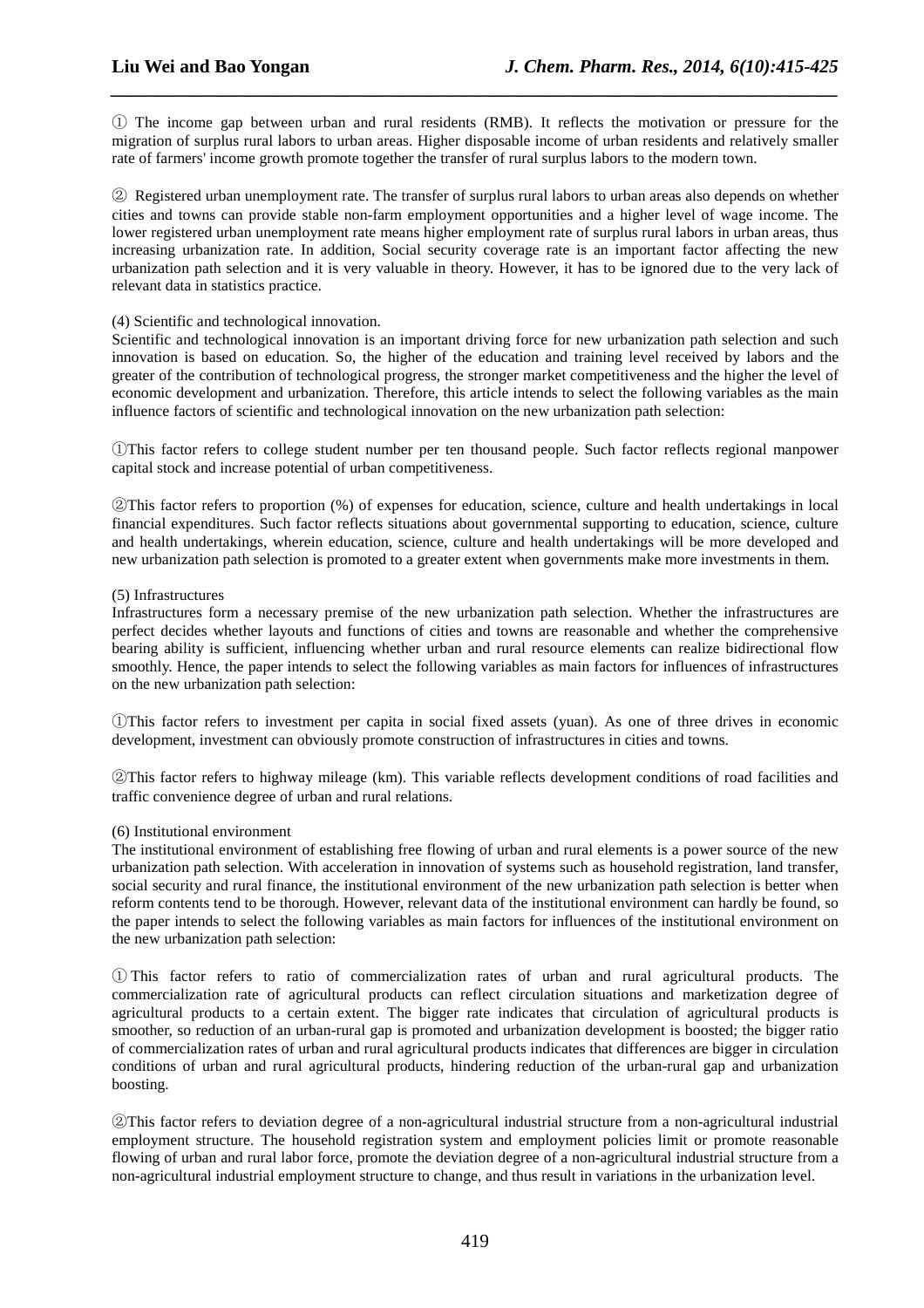#### **EMPIRICAL ANALYSIS**

The paper selects Jiangxi Province as the research object in order to take Jiangxi into comprehensive account and analyze uniform control and analysis of policies about new urbanization development by Jiangxi Province, including analysis of new urbanization development and path selection in Jiangxi Province.

*\_\_\_\_\_\_\_\_\_\_\_\_\_\_\_\_\_\_\_\_\_\_\_\_\_\_\_\_\_\_\_\_\_\_\_\_\_\_\_\_\_\_\_\_\_\_\_\_\_\_\_\_\_\_\_\_\_\_\_\_\_\_\_\_\_\_\_\_\_\_\_\_\_\_\_\_\_\_*

#### (1) Data sources and processing of influence factors

Data in the paper is mainly derived from or directly obtained through computation of the *Statistical Yearbook of Jiangxi* over the years [4]. The paper takes the duration from 1998 to 2012 as the time scope of an influence factor system of selection of a new urbanization development path under the perspective of "two-oriented society", including 15 samples. In the system, above 12 factors constitute explanatory variables or independent variables. Meanwhile, the proportion of population in cities and towns in permanent population – urbanization level  $(Y)$  is an explained variable or an independent variable. Original data of the explained variable and explanatory variables is shown in Table 2.

#### **Table2 Original Data Matrix of Influence Factors of New Urbanization Development under "Two-oriented Society" Perspective**

| Year | $Y$ (%) | $X_1$ (yuan) | $X_2(\% )$ | $X_3(\%)$ | $X_4(\% )$ | $X_5(yuan)$               | $X_6(% )$                   | $X_7$ (person)           | $X_8(\%)$                 | $X_9(vuan)$ | $X_{10}(10,000 \text{ km})$ | $X_{11}$ (%) | $X_{12}$ |
|------|---------|--------------|------------|-----------|------------|---------------------------|-----------------------------|--------------------------|---------------------------|-------------|-----------------------------|--------------|----------|
| 2012 | 47.51   | 28800        | 34.64      | 31        | 36.1       | 13320.8                   | 3                           | 194.57                   | 30.26                     | 23921.31    | 15.06                       | 69.02        | 1.32     |
| 2011 | 45.7    | 26150        | 33.51      | 30.1      | 35.5       | 11764.9                   | 3                           | 189.93                   | 28.87                     | 20248.66    | 14.66                       | 68.21        | 1.34     |
| 2010 | 44.06   | 21253        | 33.03      | 29.6      | 34.8       | 10769.4                   | 3.3                         | 187.98                   | 25.69                     | 19660.02    | 14.06                       | 66.7         | 1.35     |
| 2009 | 43.18   | 17335        | 34.45      | 29        | 34.5       | 9972.2                    | 3.4                         | 185.04                   | 26.17                     | 14989.03    | 13.7                        | 67.53        | 1.35     |
| 2008 | 41.36   | 15900        | 33.79      | 28.1      | 34.5       | 8766.4                    | 3.4                         | 182.09                   | 25.92                     | 10785.07    | 13.38                       | 66.68        | 1.35     |
| 2007 | 39.8    | 13322        | 33.08      | 28        | 34         | 7939.3                    | 3.4                         | 177.15                   | 28.33                     | 7559.39     | 13.05                       | 66.8         | 1.36     |
| 2006 | 38.68   | 11145        | 33.5       | 27.5      | 33.4       | 6555.1                    | 3.6                         | 35.29                    | 22.03                     | 6184.77     | 12.82                       | 66.93        | 1.37     |
| 2005 | 37.1    | 9440         | 34.8       | 27.2      | 32.9       | 5913.6                    | 3.5                         | 149.86                   | 22.41                     | 5048.94     | 6.23                        | 66.92        | 1.37     |
| 2004 | 35.58   | 8097         | 35.46      | 27        | 32         | 5089.9                    | 3.6                         | 114.36                   | 23.01                     | 3999.07     | 6.19                        | 66.92        | 1.37     |
| 2003 | 34.02   | 6624         | 37.15      | 26.2      | 31.8       | 4696.2                    | 3.6                         | 85.64                    | 23.73                     | 3063.52     | 6.12                        | 66.98        | 1.38     |
| 2002 | 32.2    | 5829         | 39.7       | 22.7      | 32         | 4214.8                    | 3.4                         | 64.04                    | 23.98                     | 2105.73     | 6.07                        | 66.83        | 1.43     |
| 2001 | 30.41   | 5221         | 40.61      | 23.5      | 30.3       | 3314.08                   | 3.3                         | 47.35                    | 24.52                     | 1509.41     | 6.03                        | 65.73        | 1.43     |
| 2000 | 27.69   | 4851         | 40.8       | 24.4      | 29         | 2994.22                   | 2.9                         | 35.29                    | 24.67                     | 1243.87     | 3.71                        | 65.3         | 1.42     |
| 1999 | 26.79   | 4402         | 39.94      | 25.4      | 28.2       | 2616.79                   | 2.6                         | 26.58                    | 23.03                     | 1074.03     | 3.69                        | 63.81        | 1.4      |
| 1998 | 26.05   | 4124         | 38.45      | 26.2      | 27.2       | 2226.28                   | 2.5                         | 22.76                    | 24.48                     | 955.81      | 3.69                        | 63.67        | 1.38     |
|      |         |              | $\sqrt{ }$ |           |            | $\mathbf{r}$<br>$\cdot$ 1 | $\mathcal{C}$ $\mathcal{I}$ | $\sigma$ $\sim$ $\sigma$ | $\mathbf{r}$ $\mathbf{r}$ | (0.010)     |                             |              |          |

*Data source: arranged by author of the Statistical Yearbook of Jiangxi (2012).* 

**Table3 Converted Data Matrix of Influence Factors of New Urbanization Development under "Two-oriented Society" Perspective** 

| Year | lnv   | lnx 1  | lnx2  | lnx <sub>3</sub> | lnx4  | lnx5  | lnx6  | lnx7  | lnx8  | lnx9   | lnx10 | lnx11 | lnx12 |
|------|-------|--------|-------|------------------|-------|-------|-------|-------|-------|--------|-------|-------|-------|
| 1998 | 3.260 | 8.325  | 3.649 | 3.266            | 3.303 | 7.708 | 0.916 | 3.125 | 3.198 | 6.863  | 1.306 | 4.154 | 0.322 |
| 1999 | 3.288 | 8.390  | 3.687 | 3.235            | 3.339 | 7.870 | 0.956 | 3.280 | 3.137 | 6.979  | 1.306 | 4.156 | 0.336 |
| 2000 | 3.321 | 8.487  | 3.709 | 3.195            | 3.367 | 8.004 | 1.065 | 3.564 | 3.206 | 7.126  | 1.311 | 4.179 | 0.351 |
| 2001 | 3.415 | 8.560  | 3.704 | 3.157            | 3.411 | 8.106 | 1.194 | 3.858 | 3.199 | 7.319  | 1.797 | 4.186 | 0.358 |
| 2002 | 3.472 | 8.671  | 3.681 | 3.122            | 3.466 | 8.346 | 1.224 | 4.160 | 3.177 | 7.652  | 1.803 | 4.202 | 0.358 |
| 2003 | 3.527 | 8.798  | 3.615 | 3.266            | 3.459 | 8.455 | 1.281 | 4.450 | 3.167 | 8.027  | 1.812 | 4.204 | 0.322 |
| 2004 | 3.572 | 8.999  | 3.568 | 3.296            | 3.466 | 8.535 | 1.281 | 4.739 | 3.136 | 8.294  | 1.823 | 4.203 | 0.315 |
| 2005 | 3.614 | 9.153  | 3.550 | 3.303            | 3.493 | 8.685 | 1.253 | 5.010 | 3.110 | 8.527  | 1.829 | 4.203 | 0.315 |
| 2006 | 3.655 | 9.319  | 3.512 | 3.314            | 3.509 | 8.788 | 1.281 | 3.564 | 3.092 | 8.730  | 2.551 | 4.204 | 0.315 |
| 2007 | 3.684 | 9.497  | 3.499 | 3.332            | 3.526 | 8.980 | 1.224 | 5.177 | 3.344 | 8.931  | 2.569 | 4.202 | 0.307 |
| 2008 | 3.722 | 9.674  | 3.520 | 3.336            | 3.541 | 9.079 | 1.224 | 5.205 | 3.255 | 9.286  | 2.594 | 4.200 | 0.300 |
| 2009 | 3.765 | 9.760  | 3.540 | 3.367            | 3.541 | 9.208 | 1.224 | 5.221 | 3.265 | 9.615  | 2.617 | 4.213 | 0.300 |
| 2010 | 3.786 | 9.964  | 3.497 | 3.388            | 3.550 | 9.284 | 1.194 | 5.236 | 3.246 | 9.886  | 2.643 | 4.200 | 0.300 |
| 2011 | 3.822 | 10.172 | 3.512 | 3.405            | 3.570 | 9.373 | 1.099 | 5.247 | 3.363 | 9.916  | 2.685 | 4.223 | 0.293 |
| 2012 | 3.861 | 10.268 | 3.545 | 3.434            | 3.586 | 9.497 | 1.099 | 5.271 | 3.410 | 10.083 | 2.712 | 4.234 | 0.278 |

According to Table 2, factors influencing new urbanization path selection in Jiangxi do not have a uniform unit, and absolute values of the values are greatly different. Regression coefficients obtained by a simple linear regression model may be greatly different and do not have great comparability, so promotion or restriction effect of each factor on new urbanization path selection in Jiangxi cannot be analyzed deeply. On this basis, the research will adopt the following log-linear model [3]:

$$
\ln y_t = \beta_0 + \sum_{j=1}^{12} \beta_j \cdot \ln x_{jt} + \varepsilon_t
$$

Where: regression cumulate  $\beta_0$  is a constant term;  $\beta_j$  ( $j=1,2,L$  12) is an elastic coefficient of a factor  $x_j$  ( $j = 1, 2, L$  12) to the urbanization level  $x_0$ , namely that growth rate of  $\beta_j$ % of urbanization level is caused when  $x_j$  is increased by 1% each time;  $\varepsilon$ <sub>i</sub> is a random error term, which indicates influences from other random factors which are not considered in the model. After logarithm transformation to original data (as shown in Table3), the data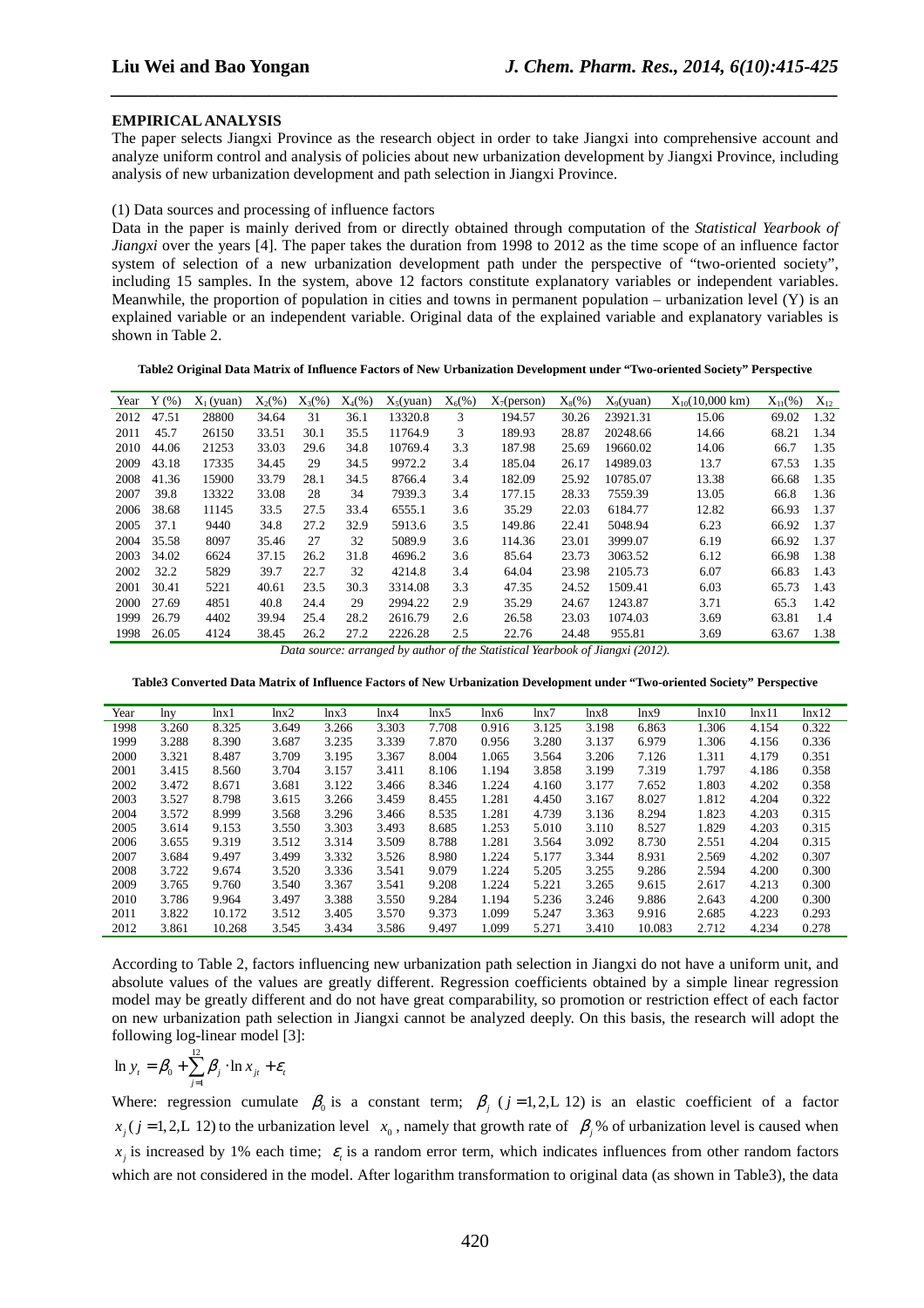is basically at the unit-digit order of magnitudes and much smoother than original data, eliminating influences from different units of regression variables and making effects of the factors on path selection of new urbanization in Jiangxi comparable.

*\_\_\_\_\_\_\_\_\_\_\_\_\_\_\_\_\_\_\_\_\_\_\_\_\_\_\_\_\_\_\_\_\_\_\_\_\_\_\_\_\_\_\_\_\_\_\_\_\_\_\_\_\_\_\_\_\_\_\_\_\_\_\_\_\_\_\_\_\_\_\_\_\_\_\_\_\_\_*

# (2) Analysis of empirical results

According to the theoretical model of influence factors of new urbanization path selection in Jiangxi and in combination with regression analysis of principal components, the paper obtains empirical results through compatibility test and parameter estimation of variables in order and discusses the results.

# ① Variable test

Before factor analysis of  $\ln Y$ ,  $\ln X$ <sub>1</sub>, L  $\ln X$ <sub>12</sub> with the SPSS Statistics 18.0 software, economic measurement tests such as compatibility test and Bartlett's Test of Sphericity shall be firstly conducted to independent variables. Test results are shown in Table 4.

# **Table 4 Tests of KMO and Bartlett**

|                               | Kaiser-Meyer-Olkin measurement of sufficiency degree of sampling | 0.623   |
|-------------------------------|------------------------------------------------------------------|---------|
|                               | Approximate chi-square                                           | 402.666 |
| Bartlett's Test of Sphericity |                                                                  |         |
|                               | Sig.                                                             | 0.000   |

It is shown in Table 4 that the measured appropriateness value of KMO test is 0.623, indicating that the data is applicable in factor analysis; the chi-square statistical value of Bartlett's Test of Sphericity is 402.666 and the significance level under the freedom degree of 78 is 0.000, reaching the significant level and also indicating that a factor analysis method can be applied to data.

②Parameter estimation

Based on completion of above relevant tests, influence factors of new urbanization path selection in Jiangxi are extracted through principal component analysis with SPSS Statistics 18.0 [1] software, and contribution rates of rotated factor variances are obtained (as shown in Table5).

|               |          | Initial Characteristic Value |                       |        | <b>Extract Square and Load</b> |                       |
|---------------|----------|------------------------------|-----------------------|--------|--------------------------------|-----------------------|
| Component     | Total    | Variance %                   | <b>Accumulation</b> % | Total  | Variance %                     | <b>Accumulation</b> % |
|               | 10.201   | 78.468                       | 78.468                | 10.201 | 78.468                         | 78.468                |
| 2             | 1.483    | 11.407                       | 89.876                | 1.483  | 11.407                         | 89.876                |
| 3             | .712     | 5.478                        | 95.353                |        |                                |                       |
| 4             | .246     | 1.889                        | 97.243                |        |                                |                       |
| 5             | .190     | 1.463                        | 98.706                |        |                                |                       |
| 6             | .108     | .830                         | 99.536                |        |                                |                       |
| $\mathcal{I}$ | .034     | .263                         | 99.799                |        |                                |                       |
| 8             | .017     | .132                         | 99.931                |        |                                |                       |
| 9             | .004     | .031                         | 99.963                |        |                                |                       |
| 10            | .003     | .020                         | 99.983                |        |                                |                       |
| 11            | .002     | .013                         | 99.996                |        |                                |                       |
| 12            | .000     | .003                         | 99.999                |        |                                |                       |
| 13            | 6.628E-5 | .001                         | 100.000               |        |                                |                       |

**Table5 Characteristic Root and Factor Variance Contribution Rate** 

Extraction method: principal component analysis.

It is shown in Table5 that, according to principles that the characteristic value shall not be less than 1, the variance contribution rate shall not be less than 5% and the total variance contribution rate must be more than or equal to 85%, the variance contribution rates of the former two public factors to original data reach 89.876% and thus no information is lost basically, wherein the first factor explains 78.468% of the information about original data and the second factor explains 11.407% of the information about original data. In order to further verify the result, as shown in a scree figure (as shown in Fig. 1), characteristic value curves of the former components have very steep gradients, the characteristic value curves start becoming gentle and tend to become parallel lines from the third component. Hence, the former two factors are determined to be principal components. In order to explain meanings of each factor, a rotated factor load matrix is computed. Results are shown in Table 6.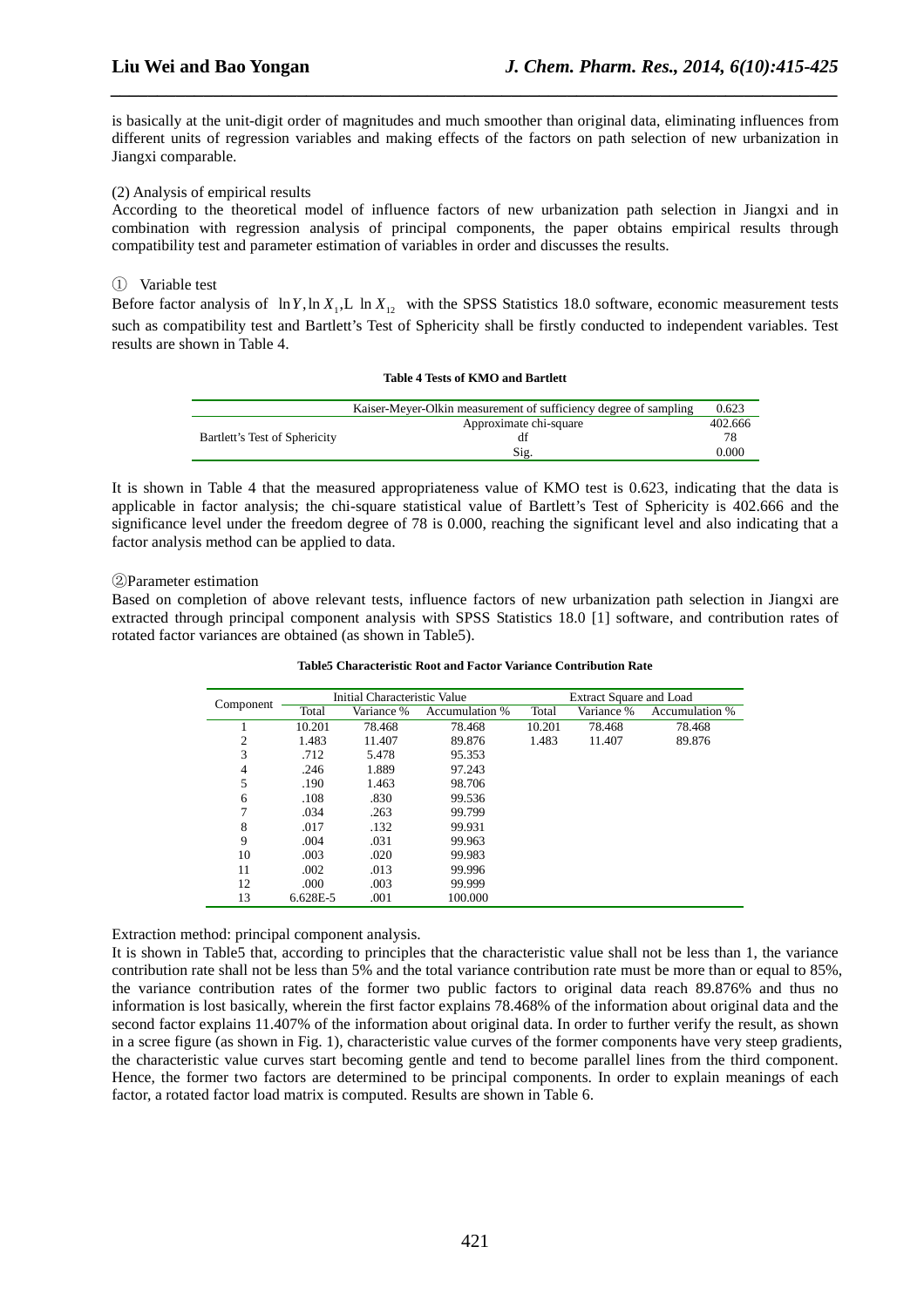

*\_\_\_\_\_\_\_\_\_\_\_\_\_\_\_\_\_\_\_\_\_\_\_\_\_\_\_\_\_\_\_\_\_\_\_\_\_\_\_\_\_\_\_\_\_\_\_\_\_\_\_\_\_\_\_\_\_\_\_\_\_\_\_\_\_\_\_\_\_\_\_\_\_\_\_\_\_\_*

**Fig. 1 Scree Extraction of Principal Components** 

**Table6 Rotated Factor Load Matrix a** 

|                  | Components |          |
|------------------|------------|----------|
|                  | $F_{1}$    | F,       |
| ln x1            | 0.884      | 0.449    |
| lnx2             | $-0.722$   | $-0.528$ |
| lnx3             | 0.922      | 0.186    |
| lnx4             | 0.679      | 0.719    |
| lnx <sub>5</sub> | 0.808      | 0.578    |
| lnx6             | $-0.142$   | 0.973    |
| lnx7             | 0.672      | 0.603    |
| lnx8             | 0.825      | $-0.080$ |
| lnx9             | 0.837      | 0.534    |
| lnx10            | 0.756      | 0.574    |
| lnx11            | 0.545      | 0.732    |
| $lnx$ 12         | $-0.908$   | $-0.213$ |
| lny              | 0.776      | 0.626    |
|                  |            |          |

Extraction method: principal component analysis.

Rotation method: orthogonal rotation method with Kaiser Standardization.

a. Rotation is converged after iteration for three times.

It is shown in Table 6 that the rotated factor  $F_1$  has relatively big loads on variables  $X_1, X_3, X_4, X_5, X_7, X_8, X_9, X_{10}$  $X_{11}$  and Y and the factor explains 78.468% of overall information. Among these explanatory variables, the factor has the biggest load on  $X_3$  (proportion of employees number of the secondary industry in total employment) and the secondary biggest load on  $X_1$  (per capita GDP); the factor also has relatively high loads on  $X_9$  (investment per capita in social fixed assets),  $X_8$  (proportion of expenses for education, science, culture and health undertakings in local financial expenditures) as well as  $X_5$  (income gap between urban and rural residents), Y (urbanization rate),  $X_{10}$ (highway mileage),  $X_4$  (proportion of employees number of the tertiary industry in total employment),  $X_7$  (number of college students among ten thousand people) and  $X_{11}$  (ratio of commercialization rates of urban and rural agricultural products). Information about the first factor  $F_1$  shows that it is urgent to increase proportion of employees number of the secondary industry in total employment and per capita GDP during new urbanization path selection in Jiangxi; it is basically required in Jiangxi and during new urbanization path selection in Jiangxi to promote and strengthen supporting to education, science, culture and health undertakings, accelerate structural transformation, shorten urban and rural differences and realize sustainable development of national economy. Increase of economic benefits shall become an important strategy in new urbanization path selection in Jiangxi; meanwhile, labor force employment and construction of infrastructures in cities and towns shall not be ignored as well. The second factor  $F_2$  has big loads on  $X_6$ ,  $X_4$ ,  $X_7$ ,  $X_5$ ,  $X_{10}$  and  $X_9$ , indicating that  $F_2$  mainly reflects influences of registered urban unemployment rate, proportion of employees number of the tertiary industry in total employment,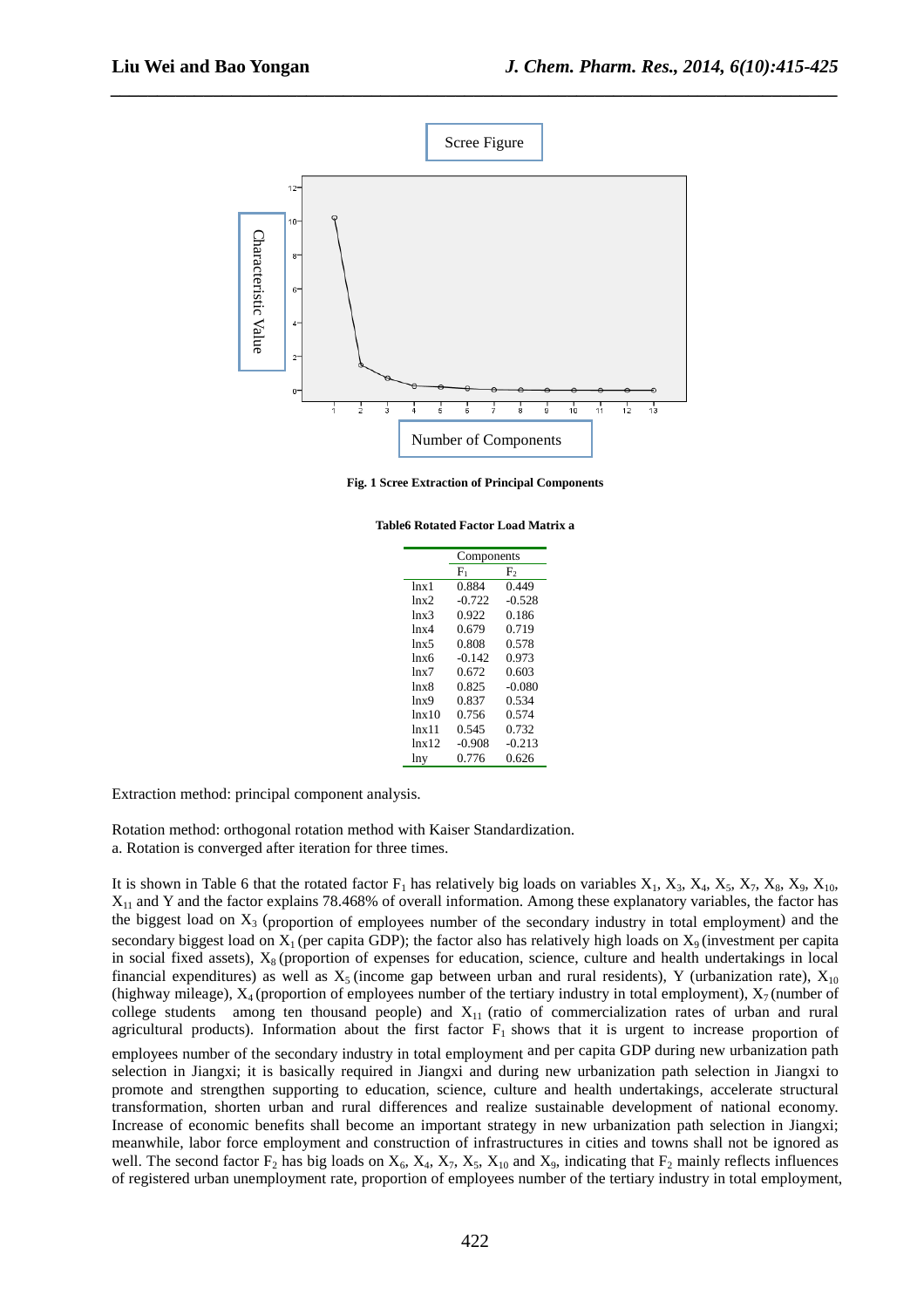college student number per ten thousand people, income gap between urban and rural residents, highway mileage and investment per capita in social fixed assets and so forth, and explains 11.407% of overall information. Information about the second factor  $F_2$  indicates that it is of important realistic significance to promote employment of labor force in non-agricultural industries, strengthen supporting to education, science, culture and health undertakings, improve urban and rural infrastructures and improve urban market integration degree in Jiangxi and during new urbanization path selection in Jiangxi. This result conforms to expectations. In order to analyze elasticity of each factor in new urbanization path selection in Jiangxi, the score coefficient of each factor is obtained. Results are shown in table7.

*\_\_\_\_\_\_\_\_\_\_\_\_\_\_\_\_\_\_\_\_\_\_\_\_\_\_\_\_\_\_\_\_\_\_\_\_\_\_\_\_\_\_\_\_\_\_\_\_\_\_\_\_\_\_\_\_\_\_\_\_\_\_\_\_\_\_\_\_\_\_\_\_\_\_\_\_\_\_*

#### **Table 7 Matrix of Factor Score Coefficients**

|                  |         | Components     |
|------------------|---------|----------------|
|                  | 1       | $\overline{c}$ |
| ln x1            | .129    | $-0.018$       |
| lnx2             | $-.062$ | $-.065$        |
| lnx3             | .210    | $-.157$        |
| lnx4             | $-.002$ | .170           |
| lnx <sub>5</sub> | .073    | .066           |
| lnx6             | $-.301$ | .515           |
| lnx7             | .028    | .115           |
| lnx8             | .254    | $-.261$        |
| lnx9             | .093    | .037           |
| lnx10            | .059    | .078           |
| lnx11            | $-.043$ | .212           |
| lnx12            | $-.199$ | .139           |
| lny              | .051    | .098           |

Extraction method: principal component analysis.

Rotation method: orthogonal rotation method with Kaiser Standardization.

Values of two principal factors are computed for regression with lnY. The following results are obtained with Eviews 6.0:

LNY = 0.0771LNX9 - 0.1582LNX8 + 0.03585LNX7 - 0.0711LNX6 - 0.1952LNX5 + 1.02817677301\*LNX4 +  $0.4734LNX3 + 0.0786LNX2 + 0.5852LNX12 + 1.4566*LNX11 + 0.1041*LNX10 + 0.0351*LNX1 - 7.2028$ 

 $R^2$ =0.999859, Adjusted- $R^2$ =0.999012, F-statistic=1181.081, DW=2.782303

It is shown by checking the DW distribution table that  $dL = 0.861$ ,  $du = 1.562$  and  $du < DW < 4$ -dL under the significance level of 5% and no self-correlation exists. This result is very ideal and passes all the econometrics tests.

③Results and discussion

According to above regression results, the sort of absolute values of elastic coefficients of the explanatory variables in new urbanization path selection in Jiangxi is (as shown in Table8). As for affecting orientations of the explanatory variables, income gap between urban and rural residents (X5), registered urban unemployment rate (X6) and proportion of expenses for education, science, and culture and health undertakings in local financial expenditures (X8) bring negative influences to new urbanization path selection in Jiangxi.

| Table8 Estimation of Elastic Values of Each Influence Factor of New Urbanization Development in Jiangxi |  |  |  |  |  |  |
|---------------------------------------------------------------------------------------------------------|--|--|--|--|--|--|
|                                                                                                         |  |  |  |  |  |  |

| Regression coefficient |           |            |         |          |         |            |            |
|------------------------|-----------|------------|---------|----------|---------|------------|------------|
| Estimated value        | $-7.2028$ | 0.03514    | 0.07865 | 0.47336  | 1.02818 | $-0.19516$ | $-0.07108$ |
| $\beta_i$<br>sort      |           |            | 6       | 4        |         | 10         | 12         |
| Regression coefficient |           |            |         | $P_{10}$ |         | $P_{12}$   |            |
|                        |           |            |         |          |         |            |            |
| Estimated value        | 0.03585   | $-0.15818$ | 0.07706 | 0.10415  | 1.45660 | 0.58516    |            |

Main results of the empirical analysis are as follows: firstly, industrial improvement, as well as sufficient and stable non-agricultural industrial employment chances are important conditions and guarantees for new urbanization path selection in Jiangxi, which can be reflected in variables such as proportion of tertiary industry output value in the total value of output, registered urban unemployment rate, proportion of employees number of the secondary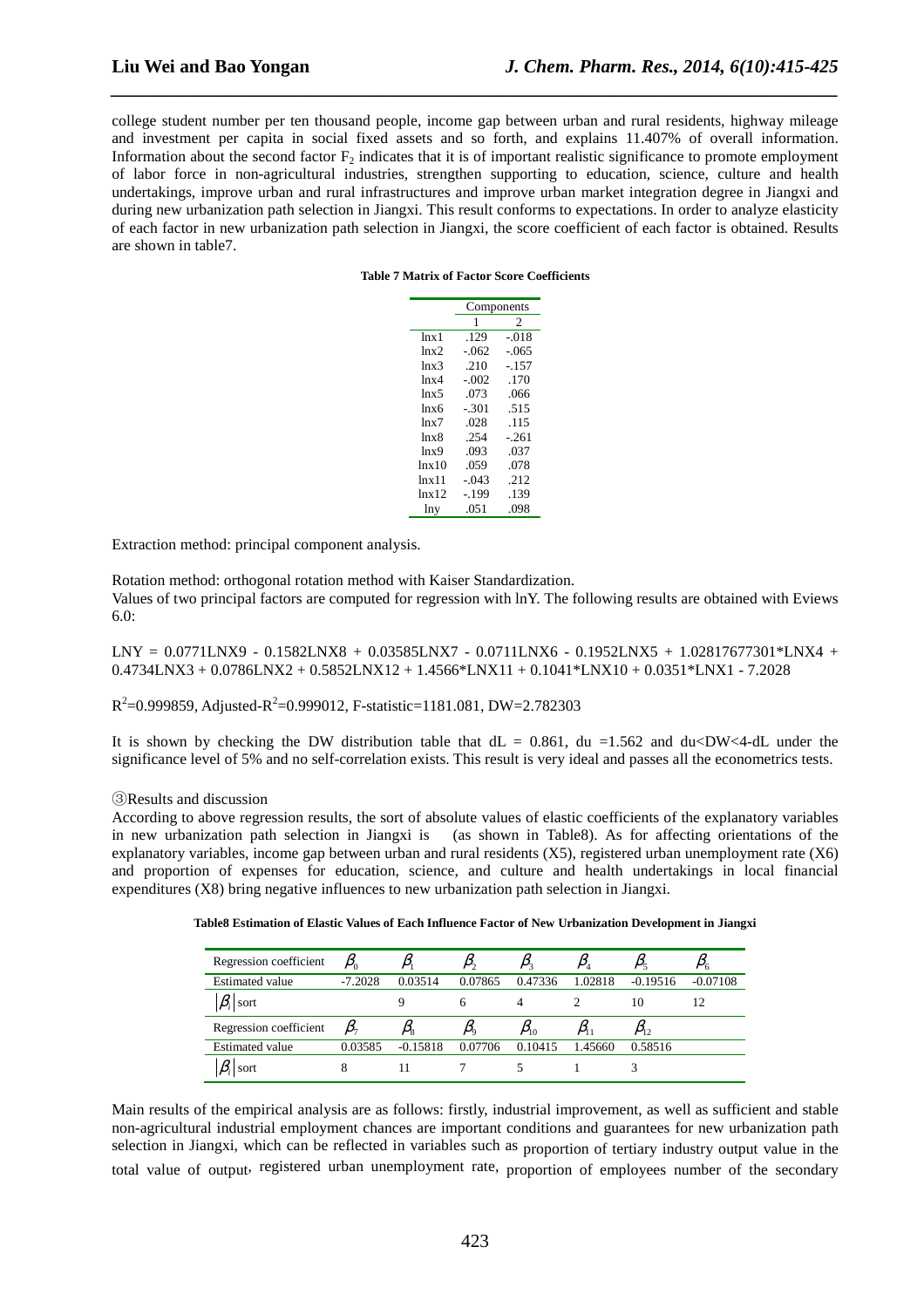industry in total employment, and proportion of employees number of the tertiary industry in total employment as well as the maximum or relatively big positive elastic coefficients of new urbanization path selection in Jiangxi. Secondly, it is very important to develop economy, shorten income gap between urban and rural residents, improve labor force quality and improve urban and rural infrastructure in order to boost new urbanization path selection in Jiangxi. These aspects can be reflected in variables such as per capita GDP, income gap between urban and rural residents, college student number per ten thousand people, investment per capita in social fixed assets and highway mileage as well as relatively small positive elastic coefficients of new urbanization path selection in Jiangxi. Thirdly, the urban-rural separated household system, employment policies, market system, unbalanced development of economy and society and so forth have become important barriers of new urbanization path selection in Jiangxi, which can be reflected in variables such as deviation degree of a non-agricultural industrial employment structure, ratio of commercialization rates of urban and rural agricultural products, and proportion of expenses for education, science, culture and health undertakings in local financial expenditures as well as the maximum or relatively big negative elastic coefficients of new urbanization path selection in Jiangxi. Among other variables with positive effect, per capita GDP (X<sub>1</sub>), college student number per ten thousand people (X<sub>7</sub>) and investment per capita in social fixed assets  $(X_9)$  may hinder new urbanization path selection in Jiangxi to a certain extent.

*\_\_\_\_\_\_\_\_\_\_\_\_\_\_\_\_\_\_\_\_\_\_\_\_\_\_\_\_\_\_\_\_\_\_\_\_\_\_\_\_\_\_\_\_\_\_\_\_\_\_\_\_\_\_\_\_\_\_\_\_\_\_\_\_\_\_\_\_\_\_\_\_\_\_\_\_\_\_*

#### **CONCLUSION**

Through deep analysis of above empirical results, we can further obtain the following acquaintances:

(1) Sustainable and stable development of economy is a basic condition for new urbanization path selection in Jiangxi;

(2) Optimization and upgrading of the industrial structure are basic channels for new urbanization path selection in Jiangxi;

(3) Strengthening of infrastructure construction is a necessary premise for new urbanization path selection in Jiangxi;

(4) Cultivation of technological innovation atmosphere and capability is an important motivation for new urbanization path selection in Jiangxi;

(5) Reasonable system arrangement is an important guarantee for new urbanization path selection in Jiangxi.

As a systematical project, new urbanization path selection is a course with mutual conjunction and actions of multiple factors. According to theoretical bases and actual situations in Jiangxi and in conformation with basic principles of scientificity, comprehensiveness and comprehensiveness, principal influence factors of new urbanization path selection in Jiangxi are characterized by coexisting of new and traditional factors: on one side, factors such as information, knowledge, technology, ecology and culture have shown increasingly prominent influences on new urbanization path selection in Jiangxi; on the other side, factors such as economic development, industrial development, infrastructures and institutional environment still stay at decisive or foundational positions to a certain extent, wherein three pairs of contradictions including contradictions between fairness and efficiency, between government and market, between cities and villages shall be handled from beginning to end. By selecting the theoretical model and the empirical method and applying the SPSSStatistics 18.0 [1] and Eviews 6.0 [5] software, the paper conducts measurement researches such as compatibility test and parameter estimation to main influence factors of new urbanization path section in Jiangxi. It is shown in results that industrial improvement, and sufficient and stable non-agricultural industrial employment chances are important conditions and guarantees for new urbanization path selection in Jiangxi; it is very important to develop economy, shorten income gap between urban and rural residents, improve labor force quality and improve urban and rural infrastructure in order to boost new urbanization path selection in Jiangxi; the urban-rural separated household system, employment policies, market system, unbalanced development of economy and society and so forth have become important barriers of new urbanization path selection in Jiangxi and may hinder new urbanization path selection in Jiangxi to a certain extent.

#### **REFERENCES**

[1] Wen Huizhong. *Research on New Urbanization Development Paths in Our Country* [J]. Business Economy. p.1-8, **2013** (6).

[2] Du Qiang, Jia Liyan. *From Entry to Master of SPSS Statistical Analysis* [M]. Beijing: Posts and Telecom Press. p.248-305, **2011**.

[3] Wu Jiang. *Research on New Urbanization Propulsion Path in Chongqing* [D]. Chongqing: Southwest University. June, **2010**.

[4] Editorial Department of Chinese Statistical Yearbook. *Statistical Yearbook of Jiangxi* [M].Beijing: China Statistics Press.

[5] Li Yanyi, Liu Rong, Ding Weidai et al. *EViews Statistical Analysis and Application* (revised edition) [M].